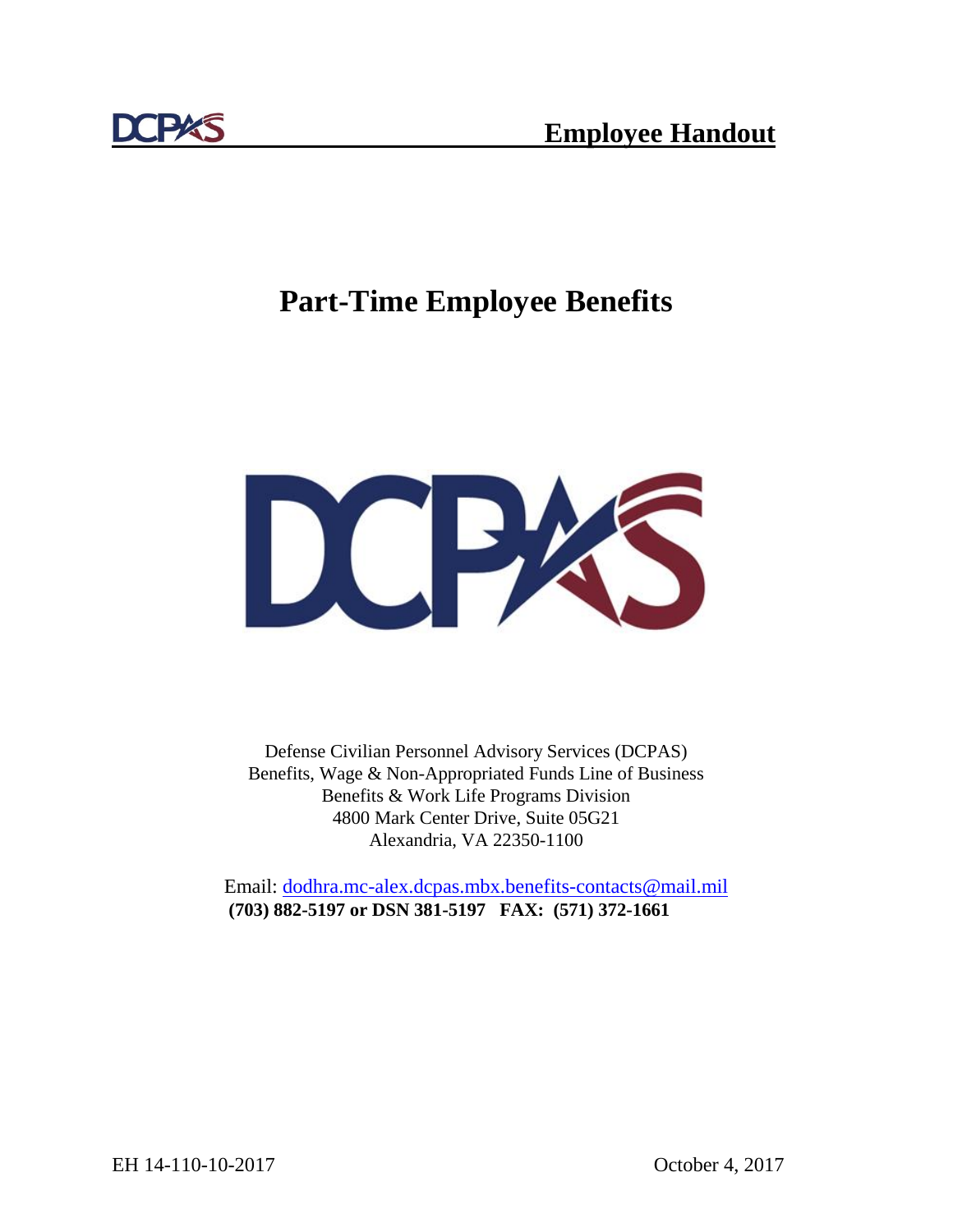

## **ELIGIBLE INDIVIDUALS**

Part-time career employment means regularly scheduled work of 16 to 32 hours per week under a schedule consisting of an equal or varied number of hours per day. The Federal Employees Part-Time Career Employment Act 1978 (PL 95-437) applies to employees whose positions do not exceed the GS-15 pay rate. It does not apply to employment on a temporary or intermittent basis or to positions covered under a pre-existing collective-bargaining agreement that establishes the number of employment hours per week.

## **LEAVE**

Part-time employees accrue annual and sick leave on a prorated basis according to their tour of duty. (Example: An employee with 2 years of Federal service working 48 hours per pay period will earn 1 hour of sick and annual leave for every 20 hours worked. The extra 8 hours are carried to the next pay period.)

| <b>Annual Leave Accrual Rate</b>    | <b>Years of Service</b>    |  |
|-------------------------------------|----------------------------|--|
| 1 hour per 20 hours in a pay status | less than 3 years          |  |
| 1 hour per 13 hours in a pay status | 3 - but less than 15 years |  |
| 1 hour per 10 hours in a pay status | 15 or more                 |  |

## **BENEFITS**

The government's contribution to health and other benefits for part-time career employees is prorated on the basis of the number of hours such employees worked.

### **FEDERAL EMPLOYEES HEALTH BENEFITS (FEHB)**

Part-time employees working between 16 and 32 hours a week or between 32 and 64 hours biweekly are entitled to a partial government contribution in proportion to the number of hours they work in a pay period. The amount of the government contribution is determined by dividing the number of hours the employee is scheduled to work during the pay period by the number of hours worked by a full-time employee serving in the same or comparable position (normally 80 hours per biweekly pay period). That percentage is then applied to the government contribution made for full-time employees enrolled in that plan. The amount of the government contribution is then deducted from the total premium (government share plus employee share) and the remaining amount is withheld from the employee's pay.

Employees who served on a part-time basis **before April 8, 1979**, and who have continued to serve on a part-time position without a break in service; he or she is eligible for full government contributions.

*EH 14-110-10-2017 2* October 4, 2017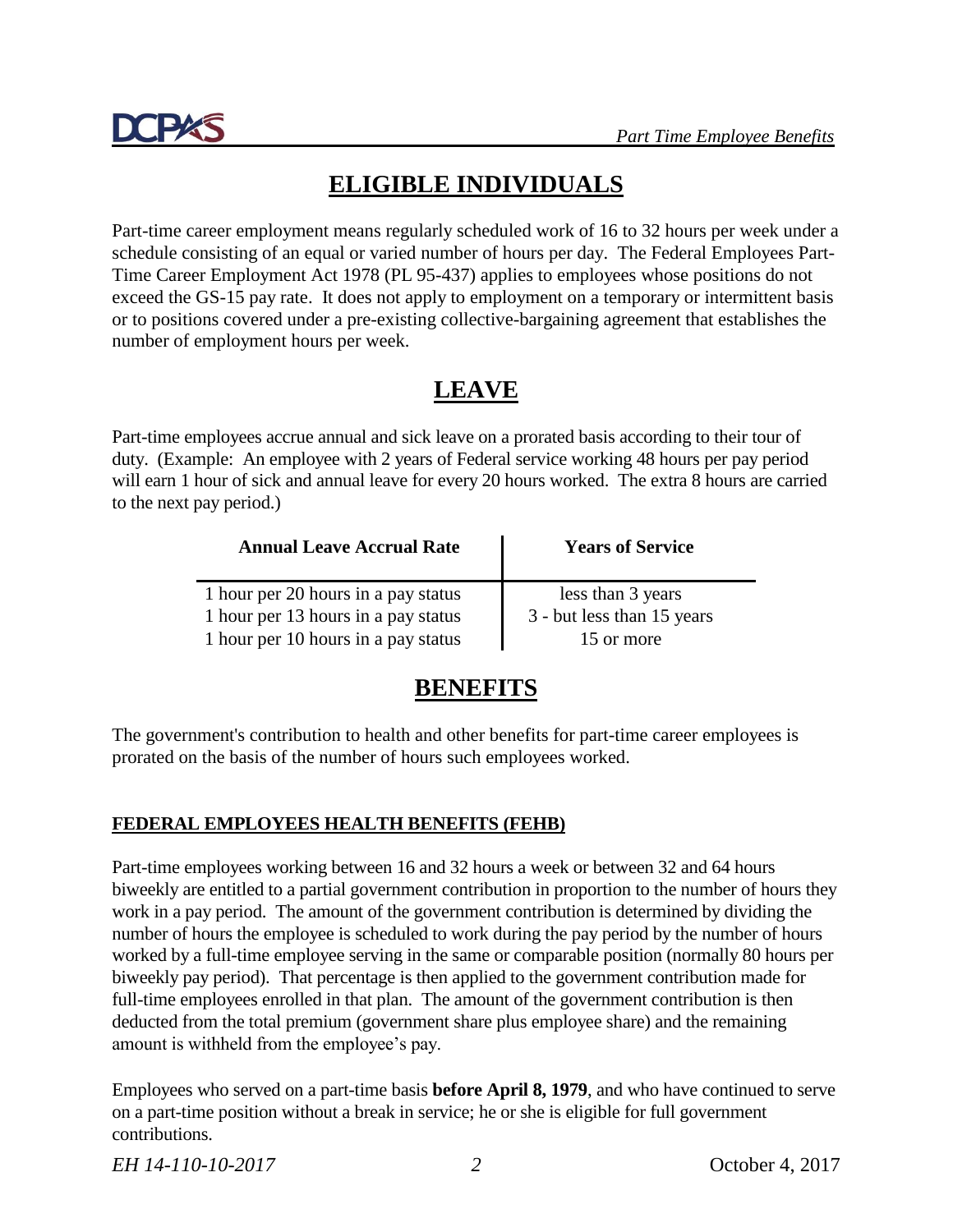

If the employee became a part-time career employee (working 16 to 32 hours a week or 32 to 64 hours biweekly) **on or after April 8, 1979**; he or she is entitled to a partial government contribution in proportion to the number of hours scheduled to work in a pay period. The Human Resources Office determines if the employee is exempt or not from the provisions of the Public Law 95-437 regarding proration of the government's contribution.

Example: The employee who works 48 hours per pay period is enrolled in a health benefits plan to which the government contribution is \$101.66 biweekly for full-time employees. The amount of the government contribution for this employee working 48 hours biweekly is as follows: Identify the amount of part time hours (48 hours) scheduled during a pay period divide by 80 (48  $\div$  80 = .6000). The next step is to multiply the government contribution for a full time employee which is \$101.66 by the factor using the chart (next page) to determine the part time government contribution rate ( $$101.66 \text{ x}$ .6000 =  $$61.00 \text{ part time contribution rate}$ ). Determine the difference between the government share and employee share  $(\$101.66 - \$61.00 = \$40.66)$ . The amount of \$40.66 will be added to the employee's share and withheld from their pay. The lower the number of scheduled work hours, the greater the employee's premium.

| <b>FEHB CHART</b>                                                         |               |                                                                           |               |
|---------------------------------------------------------------------------|---------------|---------------------------------------------------------------------------|---------------|
| <b>Hours Worked</b><br>on a Regular<br><b>Biweekly</b><br><b>Schedule</b> | <b>Factor</b> | <b>Hours Worked</b><br>on a Regular<br><b>Biweekly</b><br><b>Schedule</b> | <b>Factor</b> |
| 32                                                                        | 0.4000        | 49                                                                        | 0.6125        |
| 33                                                                        | 0.4125        | 50                                                                        | 0.6250        |
| 34                                                                        | 0.4250        | 51                                                                        | 0.6375        |
| 35                                                                        | 0.4375        | 52                                                                        | 0.6500        |
| 36                                                                        | 0.4500        | 53                                                                        | 0.6625        |
| 37                                                                        | 0.4625        | 54                                                                        | 0.6750        |
| 38                                                                        | 0.4750        | 55                                                                        | 0.6875        |
| 39                                                                        | 0.4875        | 56                                                                        | 0.7000        |
| 40                                                                        | 0.5000        | 57                                                                        | 0.7125        |
| 41                                                                        | 0.5125        | 58                                                                        | 0.7250        |
| 42                                                                        | 0.5250        | 59                                                                        | 0.7375        |
| 43                                                                        | 0.5375        | 60                                                                        | 0.7500        |
| 44                                                                        | 0.5500        | 61                                                                        | 0.7625        |
| 45                                                                        | 0.5625        | 62                                                                        | 0.7750        |
| 46                                                                        | 0.5750        | 63                                                                        | 0.7875        |
| 47                                                                        | 0.5875        | 64                                                                        | 0.8000        |
| 48                                                                        | 0.6000        | $<$ 32 or $>$ 64                                                          | 1.0000        |

The chart included on this document determines the factor to use depending on how many hours the employee worked. In the above example, .6000 is the factor for 48 hours.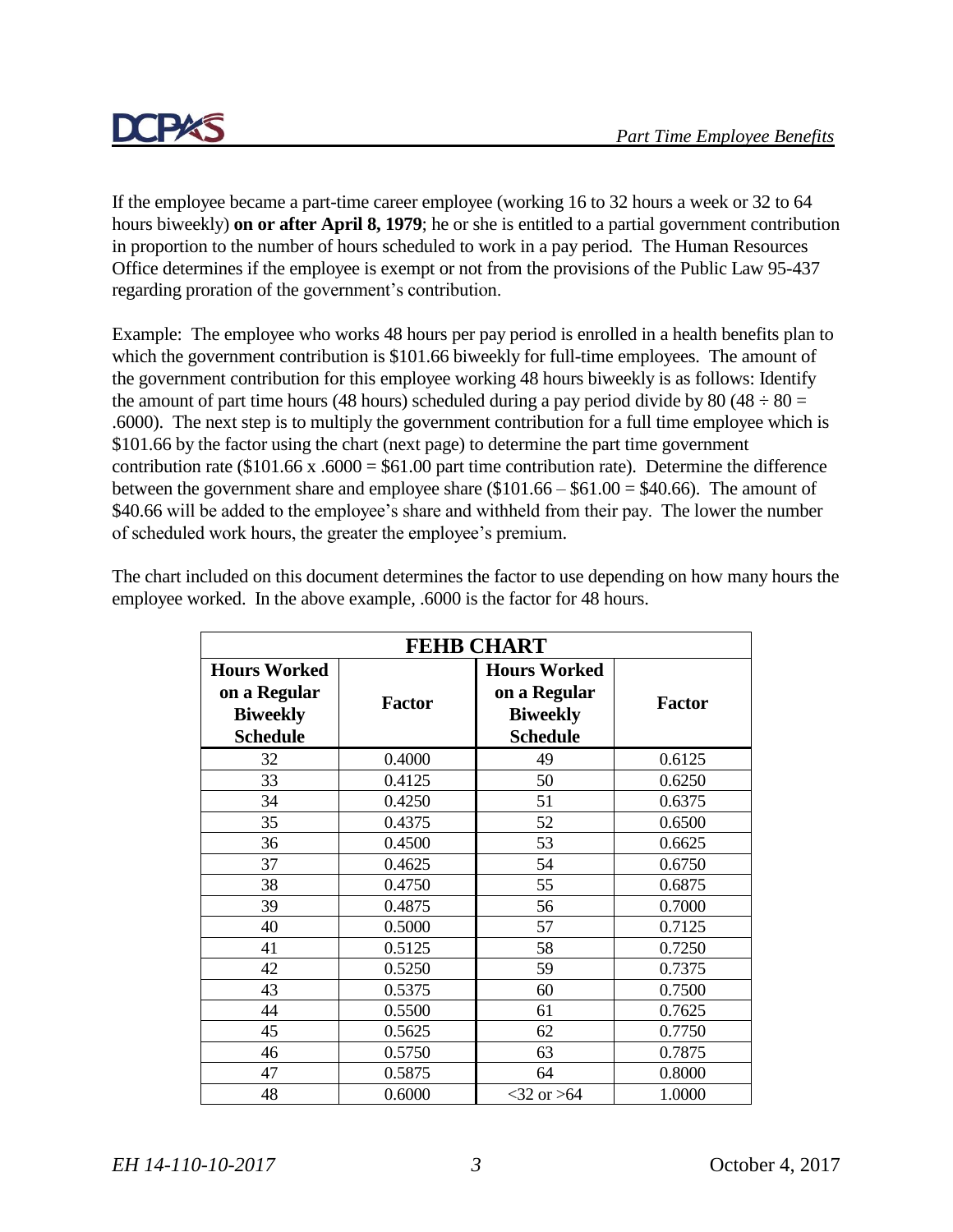Under "premium conversion," the entire employee contribution will be pre-taxed unless the employee waives this option.

### **FEDERAL EMPLOYEES' GROUP LIFE INSURANCE (FEGLI)**

The value of Basic and Option B is based on the employee's basic pay applicable to the employee's tour of duty in a 52-week work year. To determine the employee's part-time annual salary, divide the annual salary by 52 weeks, and divide the product by 40 full time hours, multiplied by the parttime hours, multiplied by 52 weeks.

Example:  $$44,650 \div 52$  weeks  $\div 40$  hours  $\times 24$  hours  $\times 52$  weeks = \$26,790.

Calculate the employee's Basic Insurance Amount (BIA), multiply the full-time pay rate by the part-time factor (number of hours worked in a pay period divided by 80). The product is then rounded up to the next thousand plus two thousand.

The value of Option B is determined by multiplying the full-time pay rate by the part-time factor and then round that amount to the next thousand.

Example: Our employee who works 48 hours per pay period at a full-time pay rate of \$44,650 per annum has an annual pay for insurance purposes of \$26,790.

 $$44,650 \times .6000 = $26,790$  – rounded up to the next thousand plus two thousand –

 $BIA = $29,000$ . The value of Option B per multiple in this example is \$27,000.

The employee's cost for Basic life insurance is \$.15 biweekly for each \$1,000 insurance in force (\$.15 x 29) or \$4.35 per pay period. The cost of Option B is based on the employee's age and salary. To view the premiums for Option B, go to the Office of Personnel Management's website: [http://www.opm.gov/insure/life/rates/em\\_rates.asp.](http://www.opm.gov/insure/life/rates/em_rates.asp)

#### **RETIREMENT**

ELIGIBILITY: Employees receive full-time credit for any part-time work performed.

ANNUITY: Part-time employee's retirement benefits are prorated for computation purposes.

SURVIVOR BENEFITS: The survivor's annuity is indirectly affected by the proration of the retiree's annuity (due to the part-time service). The benefits are derived by a percentage of the basic annuity.

SOCIAL SECURITY: There is no difference in treatment between full-time employees and parttime employees with respect to Social Security retirement eligibility, disability and survivor benefits.